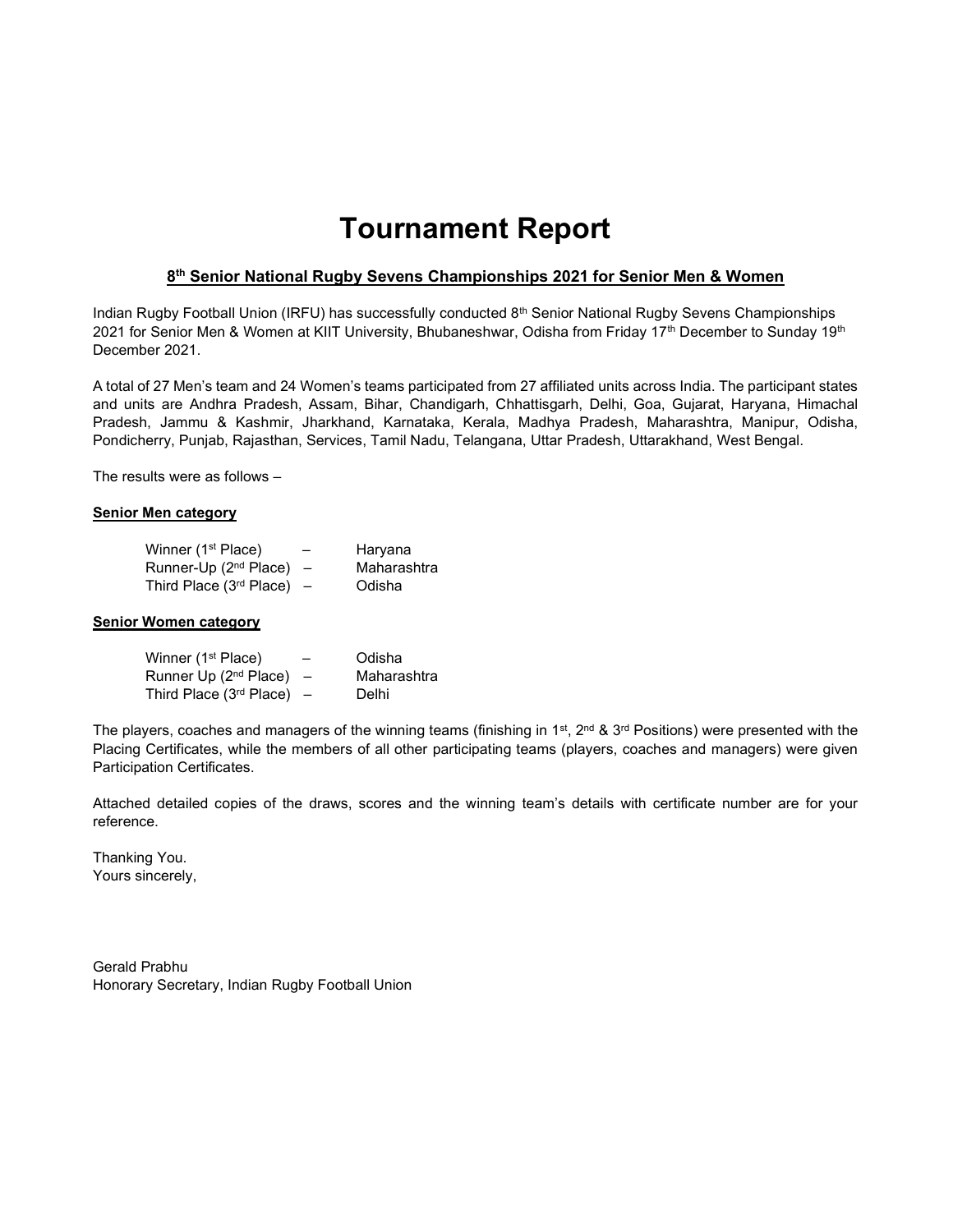# SENIOR NATIONAL RUGBY SEVENS CHAMPIONSHIP 2021



Men & Women 17th-19th December 2021 KIIT University, Bhubaneswar, Odisha



# Women Pool 2 Pool 3

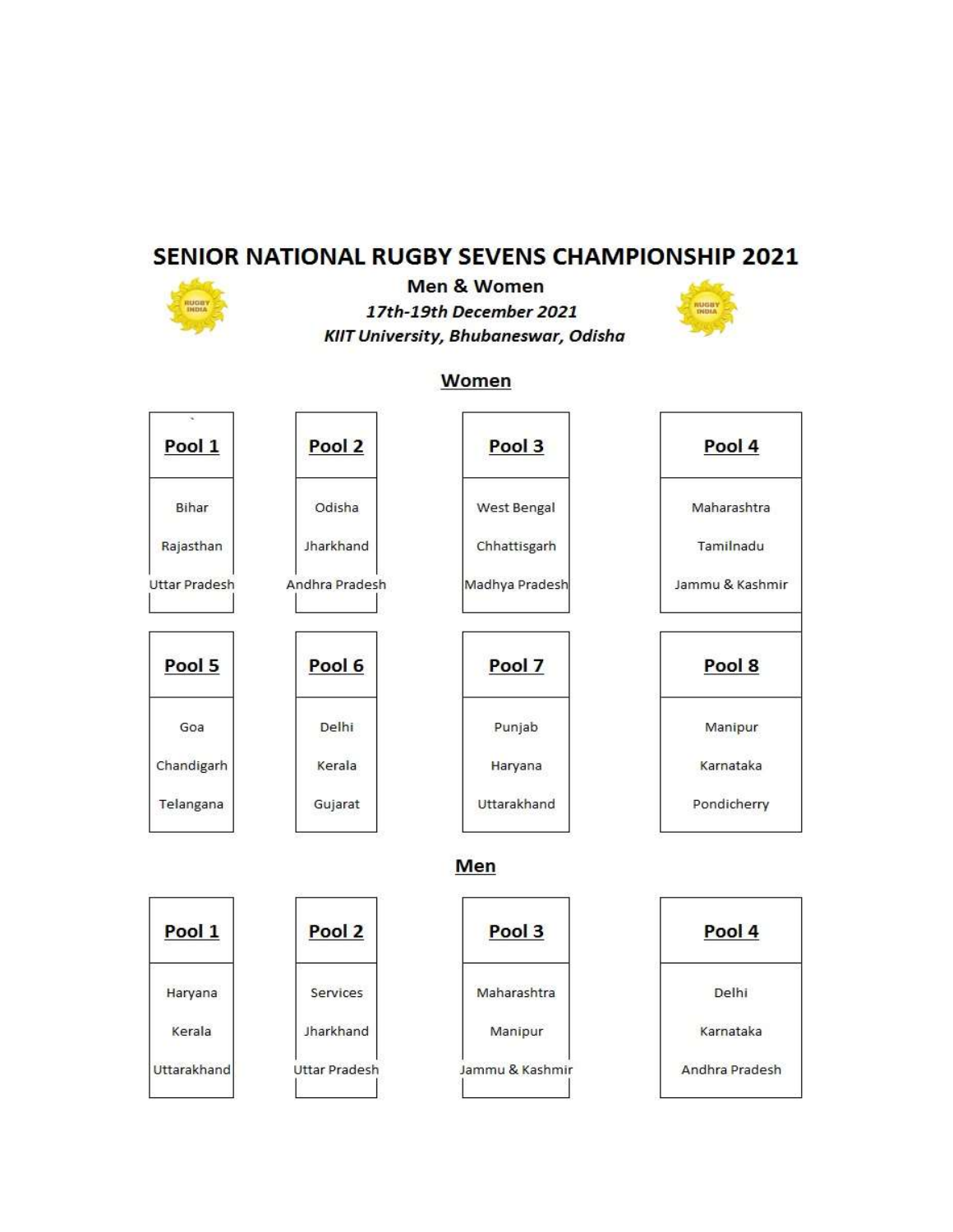

## Day ONE - League Matches

| $\overline{1}$  | 7:00 | Women | Pool 1 | Bihar       | 30<br>$\mathbf{0}$<br>v   | <b>Uttar Pradesh</b> |
|-----------------|------|-------|--------|-------------|---------------------------|----------------------|
| $\overline{2}$  | 7:12 | Women | Pool 2 | Odisha      | 60<br>$\circ$<br>v        | Andhra Pradesh       |
| $\overline{3}$  | 7:24 | Women | Pool 3 | West Bengal | 59<br>$\mathbf{0}$<br>v   | Madhya Pradesh       |
| $\overline{4}$  | 7:36 | Women | Pool 4 | Maharashtra | 38<br>0<br>v              | Jammu & Kashmir      |
| 5               | 7:48 | Women | Pool 5 | Goa         | 15<br>$\mathbf{0}$<br>v   | Telangana            |
| $6\overline{6}$ | 8:00 | Women | Pool 6 | Delhi       | 45<br>$\mathbf{0}$<br>v   | Gujarat              |
| $\overline{7}$  | 8:12 | Women | Pool 7 | Punjab      | 5<br>$5\phantom{.0}$<br>v | Uttarakhand          |
| $\overline{8}$  | 8:24 | Women | Pool 8 | Manipur     | 5<br>$\mathbf{0}$<br>v    | Pondicherry          |
| 9               | 8:36 | Men   | Pool 1 | Haryana     | 30<br>0<br>v              | Uttarakhand          |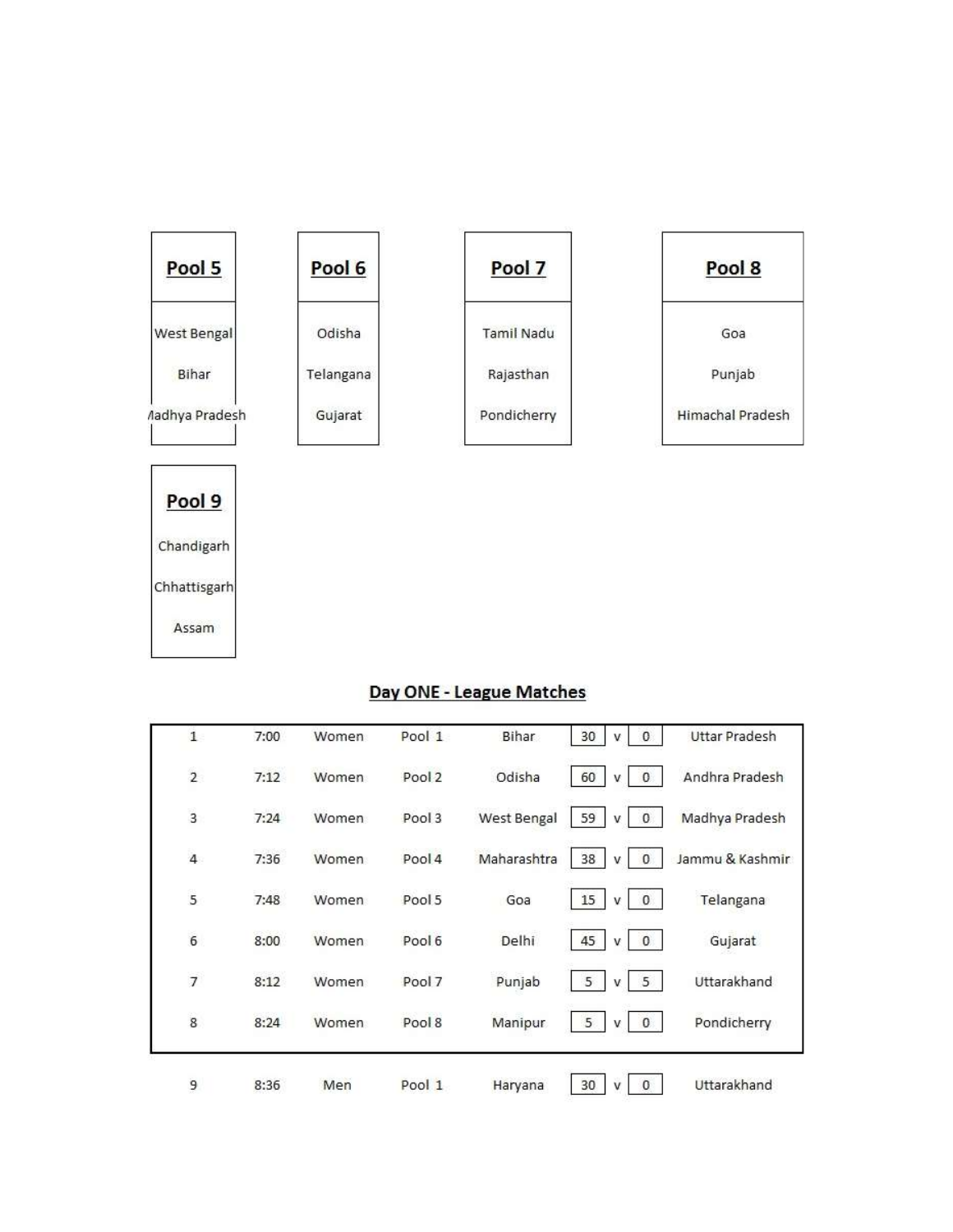| 10 | 8:48  | Men   | Pool 2 | Services          | 49<br>v<br>$\mathbf{0}$               | <b>Uttar Pradesh</b> |
|----|-------|-------|--------|-------------------|---------------------------------------|----------------------|
| 11 | 9:00  | Men   | Pool 3 | Maharashtra       | 49<br>$\bf 0$<br>V                    | Jammu & Kashmir      |
| 12 | 9:12  | Men   | Pool 4 | Delhi             | 41<br>$\pmb{0}$<br>v                  | Andhra Pradesh       |
| 13 | 9:24  | Men   | Pool 5 | West Bengal       | 58<br>0<br>V                          | Madhya Pradesh       |
| 14 | 9:36  | Men   | Pool 6 | Odisha            | $\overline{5}$<br>31<br>V             | Gujarat              |
| 15 | 9:48  | Men   | Pool 7 | <b>Tamil Nadu</b> | 40<br>$\bf 0$<br>v                    | Pondicherry          |
| 16 | 10:00 | Men   | Pool 8 | Goa               | 31<br>$\bf{0}$<br>v                   | Himachal Pradesh     |
| 17 | 10:12 | Men   | Pool 9 | Chandigarh        | 20<br>$\mathbf 0$<br>v                | Assam                |
| 18 | 10:24 | Women | Pool 1 | Rajasthan         | 5<br>10<br>v                          | <b>Uttar Pradesh</b> |
| 19 | 10:36 | Women | Pool 2 | Jharkhand         | 29<br>$\mathbf 0$<br>٧                | Andhra Pradesh       |
| 20 | 10:48 | Women | Pool 3 | Chhattisgarh      | 0<br>$\,0\,$<br>٧                     | Madhya Pradesh       |
| 21 | 11:00 | Women | Pool 4 | Tamilnadu         | 10<br>5<br>v                          | Jammu & Kashmir      |
| 22 | 11:12 | Women | Pool 5 | Chandigarh        | 20<br>$\,0\,$<br>٧                    | Telangana            |
| 23 | 11:24 | Women | Pool 6 | Kerala            | 20<br>$\,0\,$<br>v                    | Gujarat              |
| 24 | 11:36 | Women | Pool 7 | Haryana           | 5<br>14<br>v                          | Uttarakhand          |
| 25 | 11:48 | Women | Pool 8 | Karnataka         | 20<br>0<br>v                          | Pondicherry          |
| 26 | 12:00 | Men   | Pool 1 | Kerala            | 31<br>$\mathsf{v}$<br>$5\phantom{.0}$ | Uttarakhand          |
| 27 | 12:12 | Men   | Pool 2 | Jharkhand         | 10<br>v.<br>$\mathfrak o$             | <b>Uttar Pradesh</b> |
| 28 | 12:24 | Men   | Pool 3 | Manipur           | 10<br>$\,0\,$<br>v                    | Jammu & Kashmir      |
| 29 | 12:36 | Men   | Pool 4 | Karnataka         | $41\,$<br>v<br>$\,0\,$                | Andhra Pradesh       |
| 30 | 12:48 | Men   | Pool 5 | Bihar             | 36<br>v<br>$\,0\,$                    | Madhya Pradesh       |
| 31 | 1:00  | Men   | Pool 6 | Telangana         | 17<br>$\,$ 0<br>٧                     | Gujarat              |
|    |       |       |        |                   |                                       |                      |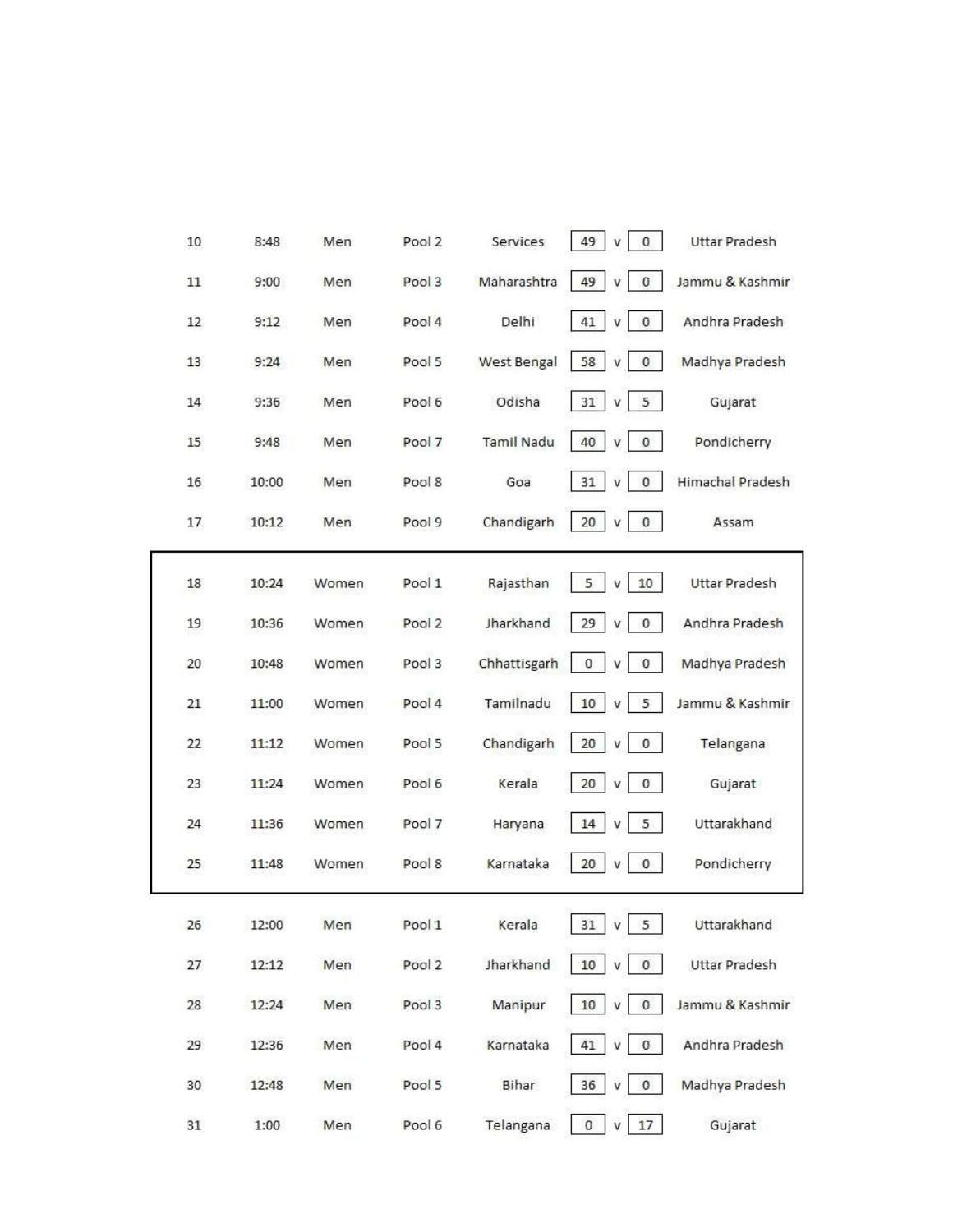| 32 | 1:12 | Men   | Pool 7 | Rajasthan    | 19<br>V<br>$\mathbf 0$          | Pondicherry      |
|----|------|-------|--------|--------------|---------------------------------|------------------|
| 33 | 1:24 | Men   | Pool 8 | Punjab       | 45<br>0<br>V                    | Himachal Pradesh |
| 34 | 1:36 | Men   | Pool 9 | Chhattisgarh | 20<br>$\pmb{0}$<br>v            | Assam            |
| 35 | 1:48 | Women | Pool 1 | Bihar        | 36<br>$\pmb{0}$<br>v            | Rajasthan        |
| 36 | 2:00 | Women | Pool 2 | Odisha       | $\pmb{0}$<br>33<br>V            | Jharkhand        |
| 37 | 2:12 | Women | Pool 3 | West Bengal  | 55<br>$\pmb{0}$<br>v            | Chhattisgarh     |
| 38 | 2:24 | Women | Pool 4 | Maharashtra  | 32<br>$\pmb{0}$<br>v            | Tamilnadu        |
| 39 | 2:36 | Women | Pool 5 | Goa          | 22<br>5<br>v                    | Chandigarh       |
| 40 | 2:48 | Women | Pool 6 | Delhi        | 27<br>$\pmb{0}$<br>$\mathsf{V}$ | Kerala           |
| 41 | 3:00 | Women | Pool 7 | Punjab       | 7<br>10<br>v                    | Haryana          |
| 42 | 3:12 | Women | Pool 8 | Manipur      | 0<br>20<br>v                    | Karnataka        |
| 43 | 3:24 | Men   | Pool 1 | Haryana      | $\bf{0}$<br>20<br>v             | Kerala           |
| 44 | 3:36 | Men   | Pool 2 | Services     | 36<br>$\bf{0}$<br>V             | Jharkhand        |
| 45 | 3:48 | Men   | Pool 3 | Maharashtra  | 0<br>47<br>٧                    | Manipur          |
| 46 | 4:00 | Men   | Pool 4 | Delhi        | 14<br>19<br>v                   | Karnataka        |
| 47 | 4:12 | Men   | Pool 5 | West Bengal  | 5<br>37<br>٧                    | Bihar            |
| 48 | 4:24 | Men   | Pool 6 | Odisha       | 30 <sub>2</sub><br>0<br>v       | Telangana        |
| 49 | 4:36 | Men   | Pool 7 | Tamil Nadu   | 21<br>$\overline{7}$<br>V       | Rajasthan        |
| 50 | 4:48 | Men   | Pool 8 | Goa          | 17<br>$\overline{7}$<br>V       | Punjab           |
| 51 | 5:00 | Men   | Pool 9 | Chandigarh   | $21\,$<br>$\mathbf 0$<br>V      | Chhattisgarh     |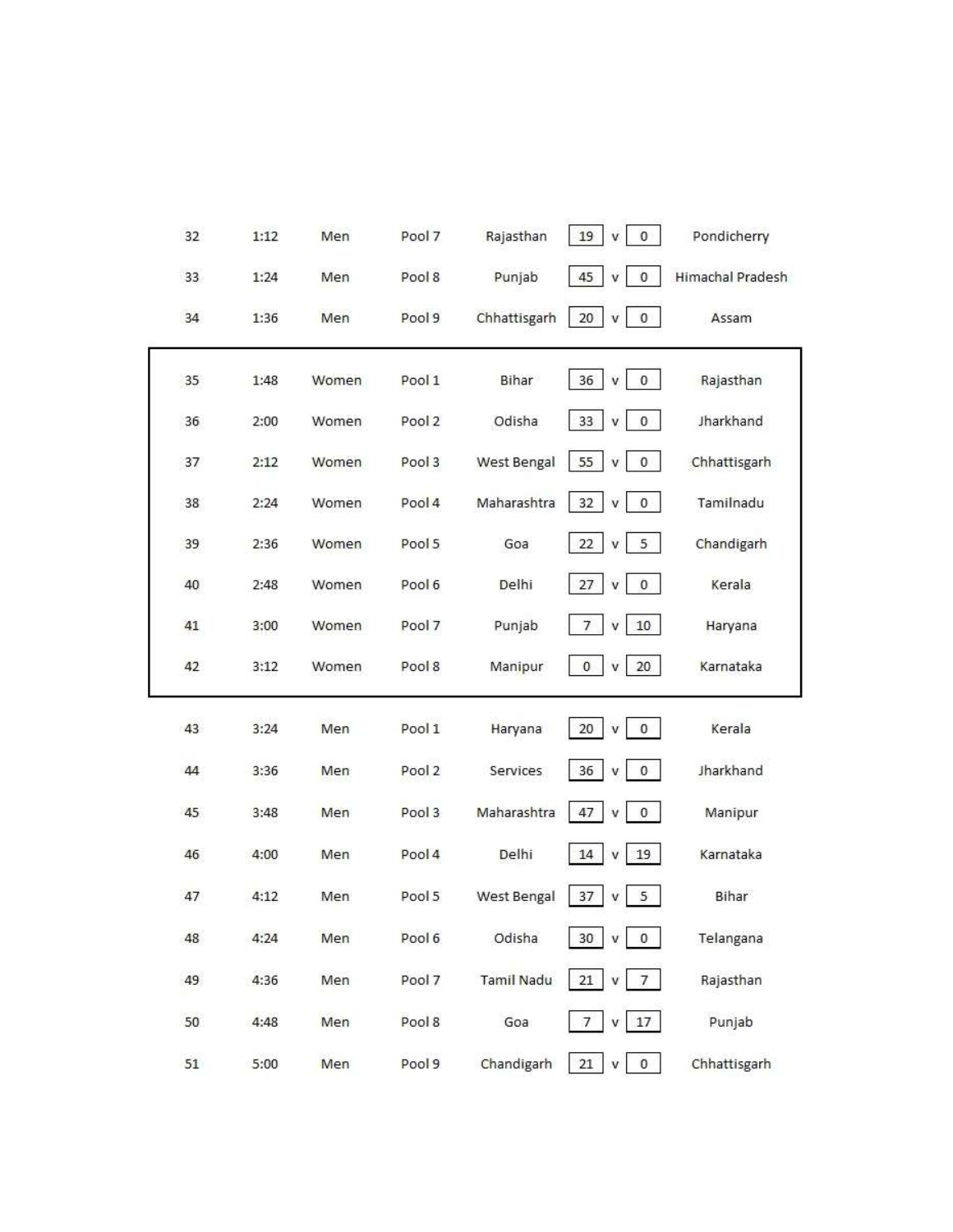| 52 | 7:30  | Women | CUP Pre-QF1             | Haryana                     | 0            | 15                          | Chandigarh           |
|----|-------|-------|-------------------------|-----------------------------|--------------|-----------------------------|----------------------|
|    |       |       |                         | Rank 8                      |              |                             | Rank 9               |
| 53 | 7:42  | Women | CUP Pre-QF2 West Bengal |                             | 29           | $\mathbf{0}$<br>$\mathbf v$ | Uttarakhand          |
|    |       |       |                         | Rank 1                      |              |                             | Rank 16              |
|    |       |       |                         |                             |              |                             |                      |
| 54 | 7:54  | Women | CUP Pre-QF3             | Bihar                       | 24           | $\overline{0}$<br>v         | Manipur              |
|    |       |       |                         | Rank 5                      |              |                             | Rank 12              |
|    |       |       |                         |                             |              |                             |                      |
| 55 | 8:06  | Women | CUP Pre-QF4 Maharashtra |                             | 36           | 0<br>v                      | <b>Uttar Pradesh</b> |
|    |       |       |                         | Rank 4                      |              |                             | Rank 13              |
| 56 | 8:18  | Women | CUP Pre-QF5             | Karnataka                   | $\mathbf{0}$ | 5<br>v                      | Kerala               |
|    |       |       |                         | Rank 6                      |              |                             | Rank 11              |
|    |       |       |                         |                             |              |                             |                      |
| 57 | 8:30  | Women | CUP Pre-QF6             | Delhi                       | 27           | $\pmb{0}$<br>$\bar{V}$      | <b>Tamil Nadu</b>    |
|    |       |       |                         | Rank <sub>3</sub>           |              |                             | Rank 14              |
|    |       |       |                         |                             |              |                             |                      |
| 58 | 8:42  | Women | CUP Pre-QF7             | Goa                         | 5            | $\mathbf{0}$<br>v           | Jharkhand            |
|    |       |       |                         | Rank 7                      |              |                             | Rank 10              |
|    |       |       |                         |                             |              |                             |                      |
| 59 | 8:54  | Women | CUP Pre-QF8             | Odisha<br>Rank <sub>2</sub> | 62           | $\pmb{0}$<br>v              | Punjab<br>Rank 15    |
|    |       |       |                         |                             |              |                             |                      |
| 60 | 9:06  | Men   | CUP Pre-QF1             | Punjab                      | 12           | 0<br>v                      | Karnataka            |
|    |       |       |                         | Rank 8                      |              |                             | Rank 9               |
|    |       |       |                         |                             |              |                             |                      |
| 61 | 9:18  | Men   | CUP Pre-QF2             | Maharashtra                 | 45           | $\,0\,$<br>v                | Gujarat              |
|    |       |       |                         | Rank 1                      |              |                             | Rank 16              |
|    |       |       |                         |                             |              |                             |                      |
| 62 | 9:30  | Men   | CUP Pre-QF3             | TamilNadu                   | 12           | 7<br>$\mathbf{v}$           | Kerala               |
|    |       |       |                         | Rank 5                      |              |                             | Rank 12              |
| 63 | 9:42  | Men   | CUP Pre-QF4             | Odisha                      | 40           | v<br>$\,0\,$                | Bihar                |
|    |       |       |                         | Rank 4                      |              |                             | Rank 13              |
|    |       |       |                         |                             |              |                             |                      |
| 64 | 9:54  | Men   | CUP Pre-QF5             | Haryana                     | 40           | $\mathbf 0$<br>V            | Goa                  |
|    |       |       |                         | Rank 6                      |              |                             | Rank 11              |
|    |       |       |                         |                             |              |                             |                      |
| 65 | 10:06 | Men   | CUP Pre-QF6             | Services                    | 24           | $5\phantom{.0}$<br>v        | Chhattisgarh         |
|    |       |       |                         | Rank 3                      |              |                             | Rank 14              |
| 66 | 10:18 | Men   | CUP Pre-QF7             | Chandigarh                  | $\mathbf{0}$ | 28<br>v                     | Delhi                |
|    |       |       |                         | Rank 7                      |              |                             | Rank 10              |
|    |       |       |                         |                             |              |                             |                      |

## Day Two - Knock-Out Matches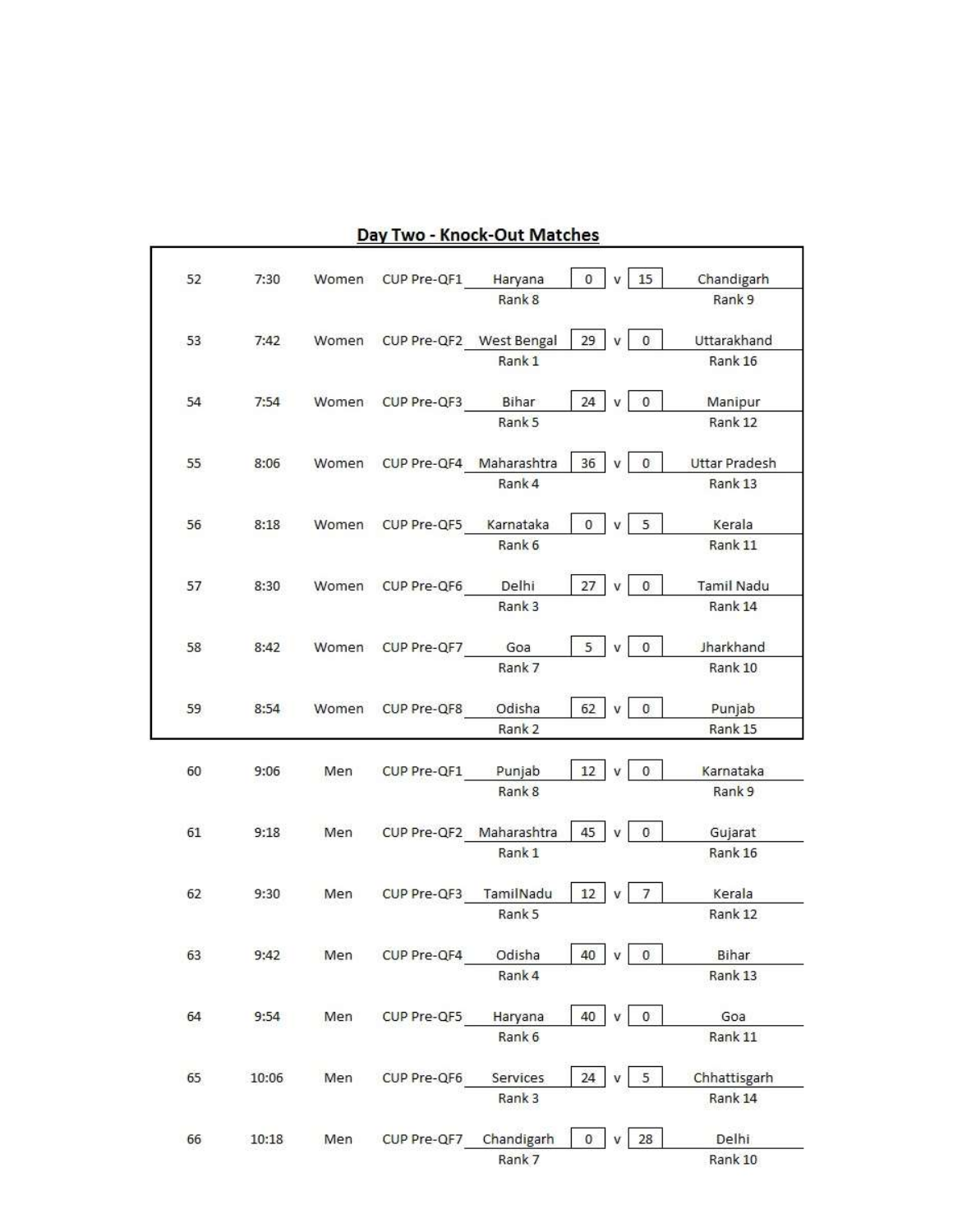| 67 | 10:30 | Men   | CUP Pre-QF8 West Bengal<br>26<br>$\mathbf{0}$<br>Rajasthan                                    |
|----|-------|-------|-----------------------------------------------------------------------------------------------|
|    |       |       | Rank 15<br>Rank <sub>2</sub>                                                                  |
| 68 | 10:42 | Women | 12<br>$\bf 0$<br>Andhra Pradesh<br>Placing 17-24 Chhattisgarh<br>v                            |
|    |       |       | Rank 17<br>Rank 24                                                                            |
| 69 | 10:54 | Women | Placing 17-24 ammu & Kashmi<br>Rajasthan<br>5<br>12                                           |
|    |       |       | Rank 20<br>Rank 21                                                                            |
| 70 | 11:06 | Women | Placing 17-24 Madhya Pradesh<br>$\mathbf{0}$<br>10<br>Gujarat                                 |
|    |       |       | Rank 23<br>Rank 18                                                                            |
| 71 | 11:18 | Women | Placing 17-24 Pondicherry<br>5<br>0<br>Telangana                                              |
|    |       |       | Rank 19<br>Rank 22                                                                            |
| 72 | 11:30 | Women | 20<br>Uttarakhand<br>Ranking 9-16<br>$\mathbf{0}$<br>Haryana<br>v                             |
|    |       |       | Loser Match 52<br>Loser Match 53                                                              |
|    |       |       |                                                                                               |
| 73 | 11:42 | Women | Ranking 9-16<br>5<br><b>Uttar Pradesh</b><br>Manipur<br>$\mathbf 0$                           |
|    |       |       | Loser Match 54<br>Loser Match 55                                                              |
| 74 | 11:54 | Women | 12<br><b>Tamil Nadu</b><br>Ranking 9-16<br>$\mathbf 0$<br>Karnataka<br>v                      |
|    |       |       | Loser Match 56<br>Loser Match 57                                                              |
| 75 | 12:06 | Women | Ranking 9-16<br>Jharkhand<br>17<br>$\mathbf 0$<br>Punjab<br>v                                 |
|    |       |       | Loser Match 58<br>Loser Match 59                                                              |
|    |       |       |                                                                                               |
| 76 | 12:18 | Men   | <b>Himachal Pradesh</b><br>Placing 17-24<br>Jharkhand<br>15<br>$\sigma$<br>Rank 17<br>Rank 24 |
|    |       |       |                                                                                               |
| 77 | 12:30 | Men   | Placing 17-24 lammu & Kashmi<br>5<br>Uttarakhand<br>$\bf{0}$                                  |
|    |       |       | Rank 20<br>Rank 21                                                                            |
|    |       |       |                                                                                               |
| 78 | 12:42 | Men   | 10<br>$\,$ 0<br>Placing 17-24<br>Manipur<br>Pondicherry<br>V.                                 |
|    |       |       | Rank 18<br>Rank 23                                                                            |
| 79 | 12:54 | Men   | $\mathbf 0$<br>5<br>Uttar Pradesh<br>Placing 17-24<br>Telangana<br>v                          |
|    |       |       | Rank 19<br>Rank 22                                                                            |
| 80 | 1:06  | Men   | 12<br>Ranking 9-16<br>0<br>Karnataka<br>Gujarat                                               |
|    |       |       | Loser Match 60<br>Loser Match 61                                                              |
| 81 | 1:18  | Men   | Ranking 9-16<br>$15\,$<br>Bihar<br>Kerala<br>7<br>v                                           |
|    |       |       | Loser Match 62<br>Loser Match 63                                                              |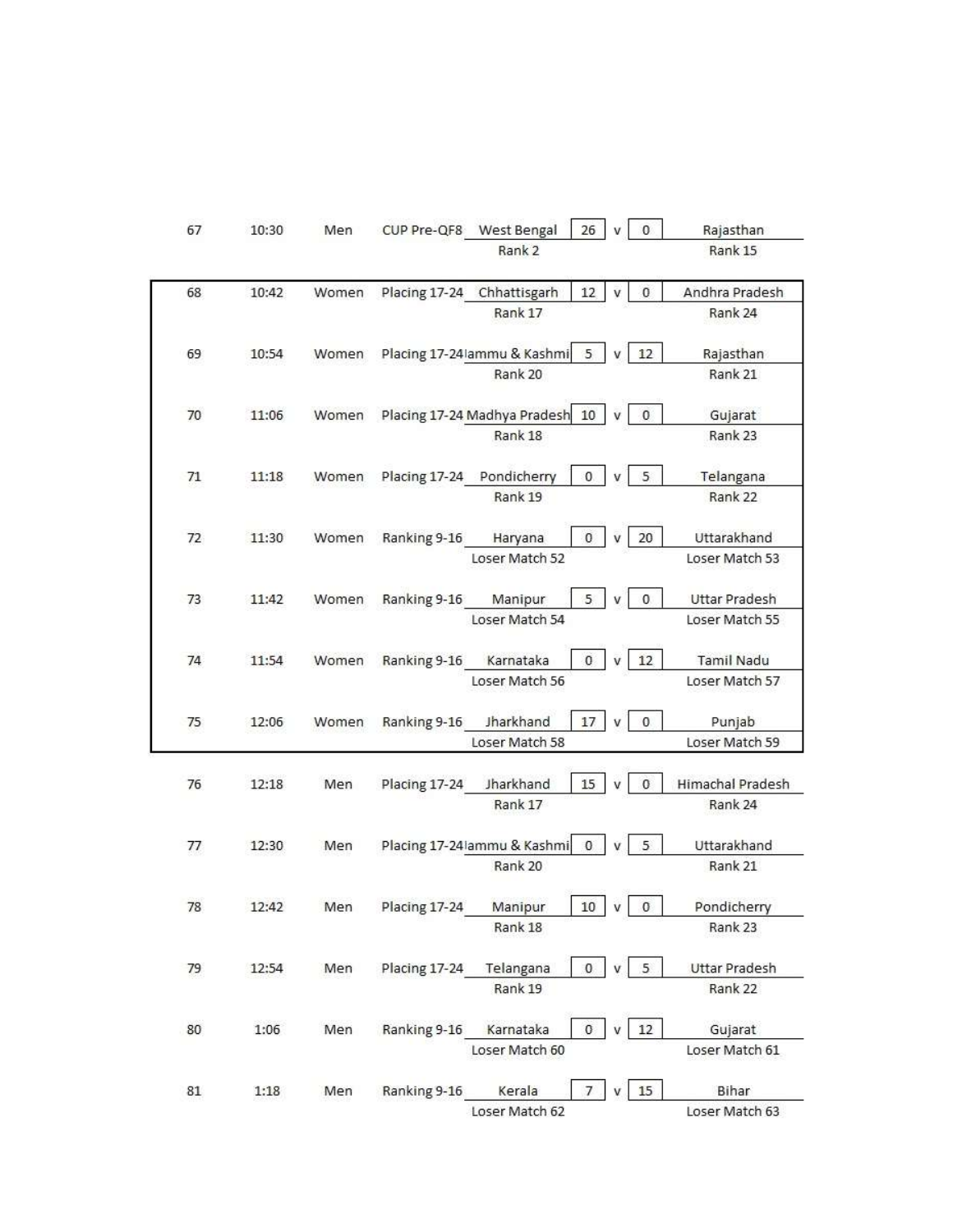| 82 | 1:30 | Men   | Ranking 9-16 | Goa                                       | 19           | $v$ 5               | Chhattisgarh                   |
|----|------|-------|--------------|-------------------------------------------|--------------|---------------------|--------------------------------|
|    |      |       |              | Loser Match 64                            |              |                     | Loser Match 65                 |
| 83 | 1:42 | Men   |              | Ranking 9-16 Chandigarh<br>Loser Match 66 | 12           | $\overline{0}$<br>v | Rajasthan<br>Loser Match 67    |
| 84 | 2:00 | Women | CUP QF1      | Chandigarh<br>Winner Match 52             | $\mathbf{0}$ | 41<br>v             | West Bengal<br>Winner Match 53 |
| 85 | 2:15 | Women | CUP QF2      | Bihar<br>Winner Match 54                  | 5            | 31<br>v             | Maharashtra<br>Winner Match 55 |
| 86 | 2:30 | Women | CUP QF3      | Kerala<br>Winner Match 56                 | $\mathbf{0}$ | 28                  | Delhi<br>Winner Match 57       |
| 87 | 2:45 | Women | CUP QF4      | Goa<br>Winner Match 58                    | $\sigma$     | 27<br>$\mathbf{v}$  | Odisha<br>Winner Match 59      |
| 88 | 3:00 | Men   | CUP QF1      | Punjab<br>Winner Match 60                 | 5            | 22<br>v             | Maharashtra<br>Winner Match 61 |
| 89 | 3:15 | Men   | CUP QF2      | <b>Tamil Nadu</b><br>Winner Match 62      | 15           | 28<br>v             | Odisha<br>Winner Match 63      |
| 90 | 3:30 | Men   | CUP QF3      | Haryana<br>Winner Match 64                | 24           | $\overline{7}$      | Services<br>Winner Match 65    |
| 91 | 3:45 | Men   | CUP QF4      | Delhi<br>Winner Match 66                  | 14           | $\theta$<br>v       | West Bengal<br>Winner Match 67 |

# Day Three - Knock-Out Matches

٦

| 92  | 7:30 | Women | Placing 17-20<br>Chhattisgarh<br>15<br>Rajasthan<br>0      |  |
|-----|------|-------|------------------------------------------------------------|--|
|     |      |       | Winner Match 68<br>Winner Match 69                         |  |
| 93  | 7:45 | Women | Placing 17-20 Madhya Pradesh<br>Telangana<br>5<br>0        |  |
|     |      |       | Winner Match 70<br>Winner Match 71                         |  |
| 94  | 8:00 | Women | <b>Uttar Pradesh</b><br>Placing 13-16<br>Haryana<br>5<br>0 |  |
|     |      |       | Loser Match 72<br>Loser Match 73                           |  |
| 95  | 8:15 | Women | Placing 13-16<br>Karnataka<br>Punjab<br>15<br>$\Omega$     |  |
| --- |      |       | Loser Match 74<br>Loser Match 75                           |  |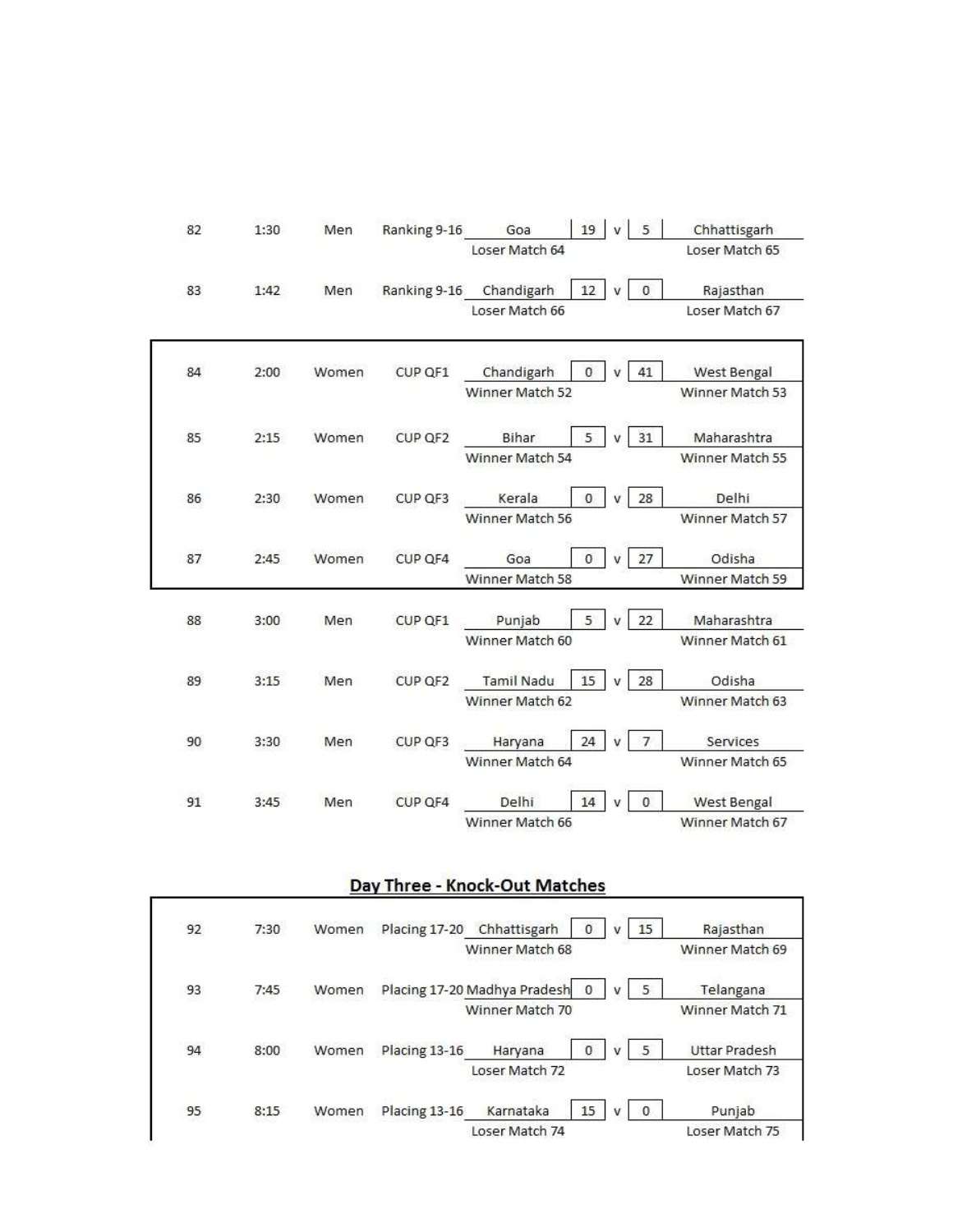|     | 8:30  | Women |                         | Placing 9-12 Uttarakhand       | $0 \mid v \mid 5$ |              |                         | Manipur              |
|-----|-------|-------|-------------------------|--------------------------------|-------------------|--------------|-------------------------|----------------------|
|     |       |       |                         | Winner Match 72                |                   |              |                         | Winner Match 73      |
| 97  | 8:45  | Women |                         | Placing 9-12 Tamil Nadu        | $5 \mid v$        |              | 10                      | Jharkhand            |
|     |       |       |                         | Winner Match 74                |                   |              |                         | Winner Match 75      |
| 98  | 9:00  | Men   |                         | Placing 21-24 Iimachal Pradesh | $\bf{0}$          | v            | 12                      | Jammu & Kashmir      |
|     |       |       |                         | Loser Match 76                 |                   |              |                         | Loser Match 77       |
|     |       |       |                         |                                |                   |              |                         |                      |
| 99  | 9:15  | Men   |                         | Placing 21-24 Pondicherry      | $^{\circ}$        | v            | 10                      | Telangana            |
|     |       |       |                         | Loser Match 78                 |                   |              |                         | Loser Match 79       |
| 100 | 9:30  | Men   | Placing 17-20 Jharkhand |                                | 10                | $\mathbf v$  | 5                       | Uttarakhand          |
|     |       |       |                         | Winner Match 76                |                   |              |                         | Winner Match 77      |
|     |       |       |                         |                                |                   |              |                         |                      |
| 101 | 9:45  | Men   | Placing 17-20 Manipur   |                                | 10                | v            | $\mathbf 0$             | <b>Uttar Pradesh</b> |
|     |       |       |                         | Winner Match 78                |                   |              |                         | Winner Match 79      |
|     |       |       |                         |                                |                   |              |                         |                      |
| 102 | 10:00 | Men   | Placing 13-16           | Karnataka                      | $\mathbf{0}$      | v            | 17                      | Kerala               |
|     |       |       |                         | Loser Match 80                 |                   |              |                         | Loser Match 81       |
|     |       |       |                         |                                |                   |              |                         |                      |
| 103 | 10:15 | Men   |                         | Placing 13-16 Chhattisgarh     | 19                | v            | 12                      | Rajasthan            |
|     |       |       |                         | Loser Match 82                 |                   |              |                         | Loser Match 83       |
| 104 | 10:30 | Men   | Placing 9-12 Gujarat    |                                | $\mathbf{0}$      |              | 27                      | Bihar                |
|     |       |       |                         |                                |                   | V            |                         |                      |
|     |       |       |                         | Winner Match 80                |                   |              |                         | Winner Match 81      |
| 105 | 10:45 | Men   | Placing 9-12 Goa        |                                | 12                | $\mathsf{v}$ | 14                      | Chandigarh           |
|     |       |       |                         | Winner Match 82                |                   |              |                         | Winner Match 83      |
|     |       |       |                         |                                |                   |              |                         |                      |
| 106 | 11:00 | Women | Placing 5-8             | Chandigarh                     | $\mathbf{0}$      | v            | 20                      | Bihar                |
|     |       |       |                         | Loser Match 84                 |                   |              |                         | Loser Match 85       |
|     |       |       |                         |                                |                   |              |                         |                      |
| 107 | 11:15 | Women | Placing 5-8             | Kerala                         | $\mathbf{0}$      | v            | $\overline{\mathbf{5}}$ | Goa                  |
|     |       |       |                         | Loser Match 86                 |                   |              |                         | Loser Match 87       |
|     |       |       |                         |                                |                   |              |                         |                      |
| 108 | 11:30 | Women | CUP SF1                 | West Bengal                    | $\mathbf{0}$      | v            | 12                      | Maharashtra          |
|     |       |       |                         | Winner Match 84                |                   |              |                         | Winner Match 85      |
|     |       |       |                         |                                |                   |              |                         |                      |
|     |       | Women | CUP SF2                 | Delhi                          | $10 \mid v$       |              | 22                      | Odisha               |
| 109 | 11:45 |       |                         | Winner Match 86                |                   |              |                         | Winner Match 87      |
|     |       |       |                         |                                |                   |              |                         |                      |
|     |       |       |                         |                                |                   |              |                         |                      |
| 110 | 12:00 | Men   | Placing 5-8 Punjab      |                                | 17 <sup>V</sup>   |              | 22                      | Tamil Nadu           |
|     |       |       |                         | Loser Match 88                 |                   |              |                         | Loser Match 89       |
|     |       |       |                         |                                |                   |              |                         |                      |
| 111 | 12:15 | Men   | Placing 5-8             | Services                       | $17$ v            |              | $\mathbf 0$             | West Bengal          |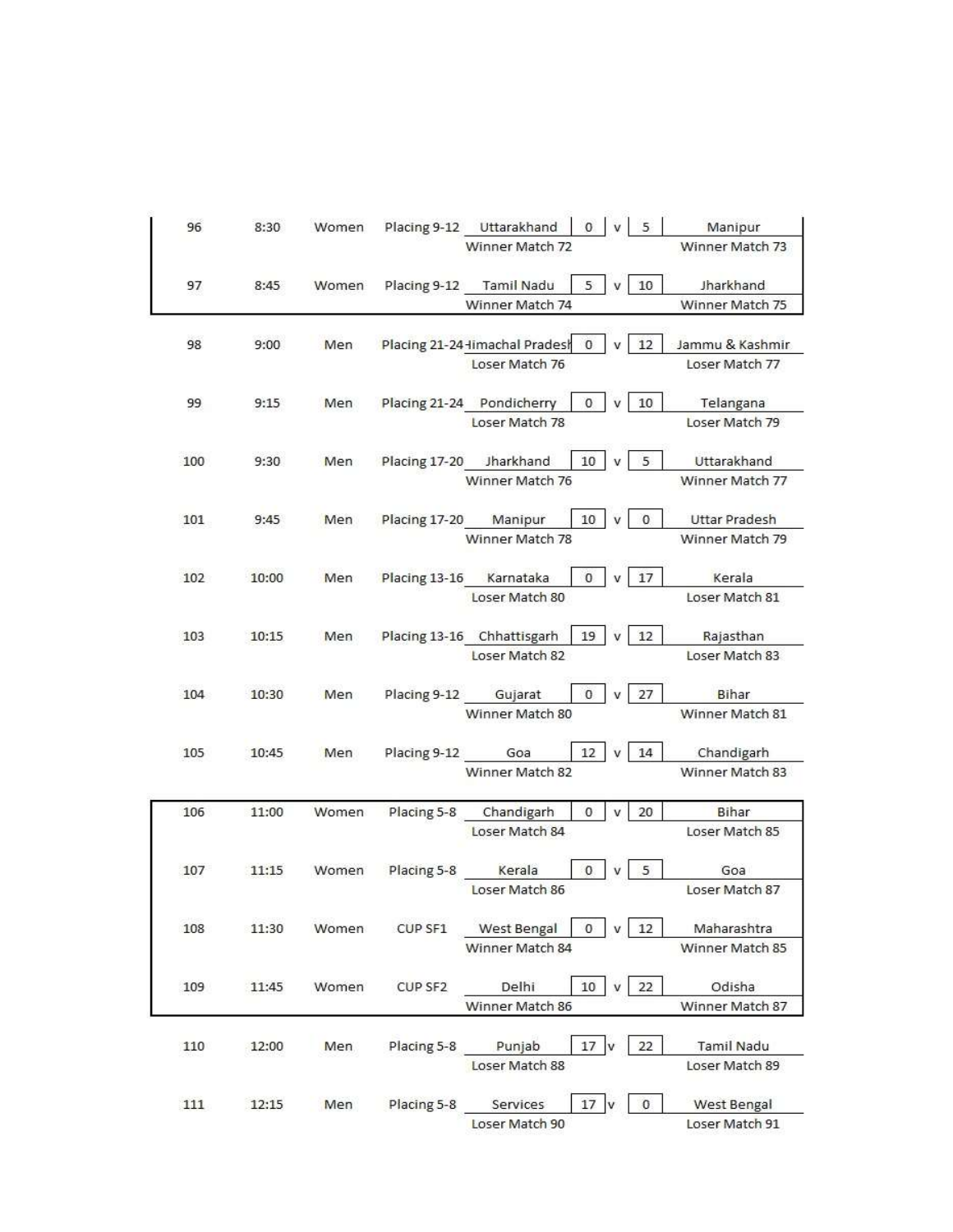| 112 | 12:30 | Men   | CUP SF1             | Maharashtra         | $32 \mid v$     | $^{\circ}$                   | Odisha           |
|-----|-------|-------|---------------------|---------------------|-----------------|------------------------------|------------------|
|     |       |       |                     | Winner Match 88     |                 |                              | Winner Match 89  |
| 113 | 12:45 | Men   | CUP SF <sub>2</sub> | Haryana             | 43              | $\mathbf{0}$<br>$\mathbf{v}$ | Delhi            |
|     |       |       |                     | Winner Match 90     |                 |                              | Winner Match 91  |
| 114 | 1:00  | Women | 13th/14th           | Uttar Pradesh       | $\mathbf{0}$    | v<br>$\overline{7}$          | Karnataka        |
|     |       |       |                     | Winner Match 94     |                 |                              | Winner Match 95  |
| 115 | 1:15  | Women | 9th/10th            | Manipur             | $\mathbf{0}$    | 10<br>v                      | Jharkhand        |
|     |       |       |                     | Winner Match 96     |                 |                              | Winner Match 97  |
| 116 | 1:30  | Women | 7th/8th             | Chandigarh          | 0               | 10                           | Kerala           |
|     |       |       |                     | Loser Match 106     |                 |                              | Loser Match 107  |
| 117 | 1:45  | Women | 5th/6th             | Bihar               | 24              | $\overline{7}$               | Goa              |
|     |       |       |                     | Winner Match 106    |                 |                              | Winner Match 107 |
| 118 | 2:00  | Men   |                     | 17th/18th Jharkhand | 10              | $\mathbf{0}$<br>$\mathbf v$  | Manipur          |
|     |       |       |                     | Winner Match 100    |                 |                              | Winner Match 101 |
| 119 | 2:15  | Men   |                     | 13th/14th Kerala    | $19$ $v$        | $\mathbf{0}$                 | Chhattisgarh     |
|     |       |       |                     | Winner Match 102    |                 |                              | Winner Match 103 |
| 120 | 2:30  | Men   | 9th/10th            | Bihar               | $24$ v          | $\overline{7}$               | Chandigarh       |
|     |       |       |                     | Winner Match 104    |                 |                              | Winner Match 105 |
| 121 | 2:45  | Men   | 7th/8th             | Punjab              | $\overline{7}$  | 12<br>v                      | West Bengal      |
|     |       |       |                     | Loser Match 110     |                 |                              | Loser Match 111  |
| 122 | 3:00  | Men   | 5th/6th             | Tamil Nadu          | 5               | 14<br>v                      | Services         |
|     |       |       |                     | Winner Match 110    |                 |                              | Winner Match 111 |
|     |       |       |                     |                     |                 |                              |                  |
| 123 | 3:20  | Women | 3rd/4th             | West Bengal         | 7               | 30                           | Delhi.           |
|     |       |       |                     | Loser Match 108     |                 |                              | Loser Match 109  |
| 124 | 3:40  | Men   | 3rd/4th             | Odisha              | 12              | 10<br>v                      | <b>Delhi</b>     |
|     |       |       |                     | Loser Match 112     |                 |                              | Loser Match 113  |
|     |       |       |                     |                     |                 |                              |                  |
| 125 | 4:00  | Women | 1st/2nd             | Maharashtra         | 10              | 20                           | Odisha           |
|     |       |       |                     | Winner Match 108    |                 |                              | Winner Match 109 |
| 126 | 4:20  | Men   | 1st/2nd             | Maharashtra         | 10              | 24<br>v                      | Haryana          |
|     |       |       |                     | Winner Match 112    |                 |                              | Winner Match 113 |
|     |       |       |                     |                     |                 |                              |                  |
|     | 6:00  |       | <b>PRESENTATION</b> |                     | <b>CEREMONY</b> |                              |                  |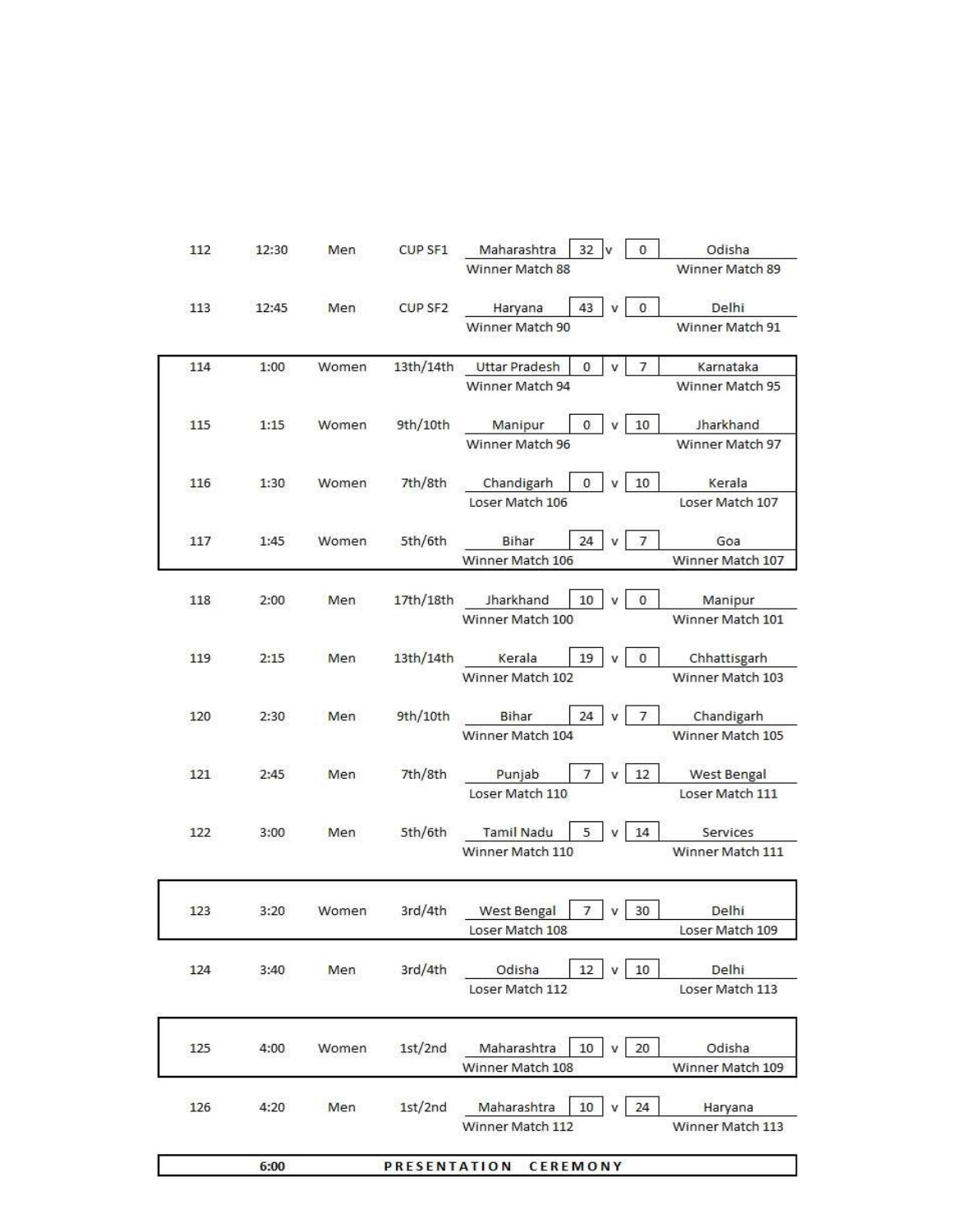#### Winner's list and Certificate Details 8<sup>th</sup> Senior National Rugby Sevens Championships 2021 for Senior Men & Women

# Senior Men's Winner (1<sup>st</sup> Place) - Haryana

| Sr. No | <b>Name</b>            | Participati | Date of Birth | <b>IRFU Certificate</b> |
|--------|------------------------|-------------|---------------|-------------------------|
|        |                        | on          |               | <b>No</b>               |
| 1.     | <b>Gaurav Pal</b>      | Player      | 28/04/2000    | 01                      |
| 2.     | Sachin                 | Player      | 19/01/1998    | 02                      |
| 3.     | Anuj Pal               | Player      | 20/10/2000    | 03                      |
| 4.     | Aman Khatri            | Player      | 01/01/2001    | 04                      |
| 5.     | Deepak Kumar Punia     | Player      | 22/10/1998    | 05                      |
| 6.     | <b>Mohit Khatri</b>    | Player      | 09/12/1998    | 06                      |
| 7.     | Neeraj                 | Player      | 20/04/1993    | 07                      |
| 8.     | <b>Prince Khatri</b>   | Player      | 21/04/1993    | 08                      |
| 9.     | <b>Vikas Khatri</b>    | Player      | 18/01/1987    | 09                      |
| 10.    | Ajay                   | Player      | 23/10/1996    | 10                      |
| 11.    | Mohit                  | Player      | 20/11/1997    | 11                      |
| 12.    | Surender Joon          | Player      | 25/11/1997    | 12 <sub>2</sub>         |
| 13.    | Tilak                  | Coach       | <b>NA</b>     | 13                      |
| 14.    | <b>Sarvinder Dabas</b> | Manager     | <b>NA</b>     | 14                      |

## Senior Men's Runner - Up (2<sup>nd</sup> Place) - Maharashtra

| Sr. No | <b>Name</b>          | Participati | Date of Birth | <b>IRFU Certificate</b> |
|--------|----------------------|-------------|---------------|-------------------------|
|        |                      | on          |               | <b>No</b>               |
| 1.     | Pappu Todkar         | Player      | 08/06/1990    | 29                      |
| 2.     | Sunil Chawan         | Player      | 20/04/1996    | 30                      |
| 3.     | <b>Govind Gupta</b>  | Player      | 17/07/1997    | 31                      |
| 4.     | <b>Sanket Patil</b>  | Player      | 04/11/2001    | 32                      |
| 5.     | Yogesh Kanojiya      | Player      | 10/05/1992    | 33                      |
| 6.     | Shane Dhondy         | Player      | 31/10/1994    | 34                      |
| 7.     | <b>Bharat Chavan</b> | Player      | 09/12/1995    | 35                      |
| 8.     | Deepraj Rajebhosale  | Player      | 21/12/1996    | 36                      |
| 9.     | Sagar Singh          | Player      | 29/06/1998    | 37                      |
| 10.    | Pruthviraj Patil     | Player      | 18/09/1999    | 38                      |
| 11.    | <b>Vinayak Powar</b> | Player      | 26/11/1999    | 39                      |
| 12.    | <b>Aryan Dixit</b>   | Player      | 20/08/2002    | 40                      |
| 13.    | Rehmuddin Shaikh     | Coach       | <b>NA</b>     | 41                      |
| 14.    | Ajit Vilas Patil     | Manager     | <b>NA</b>     | 42                      |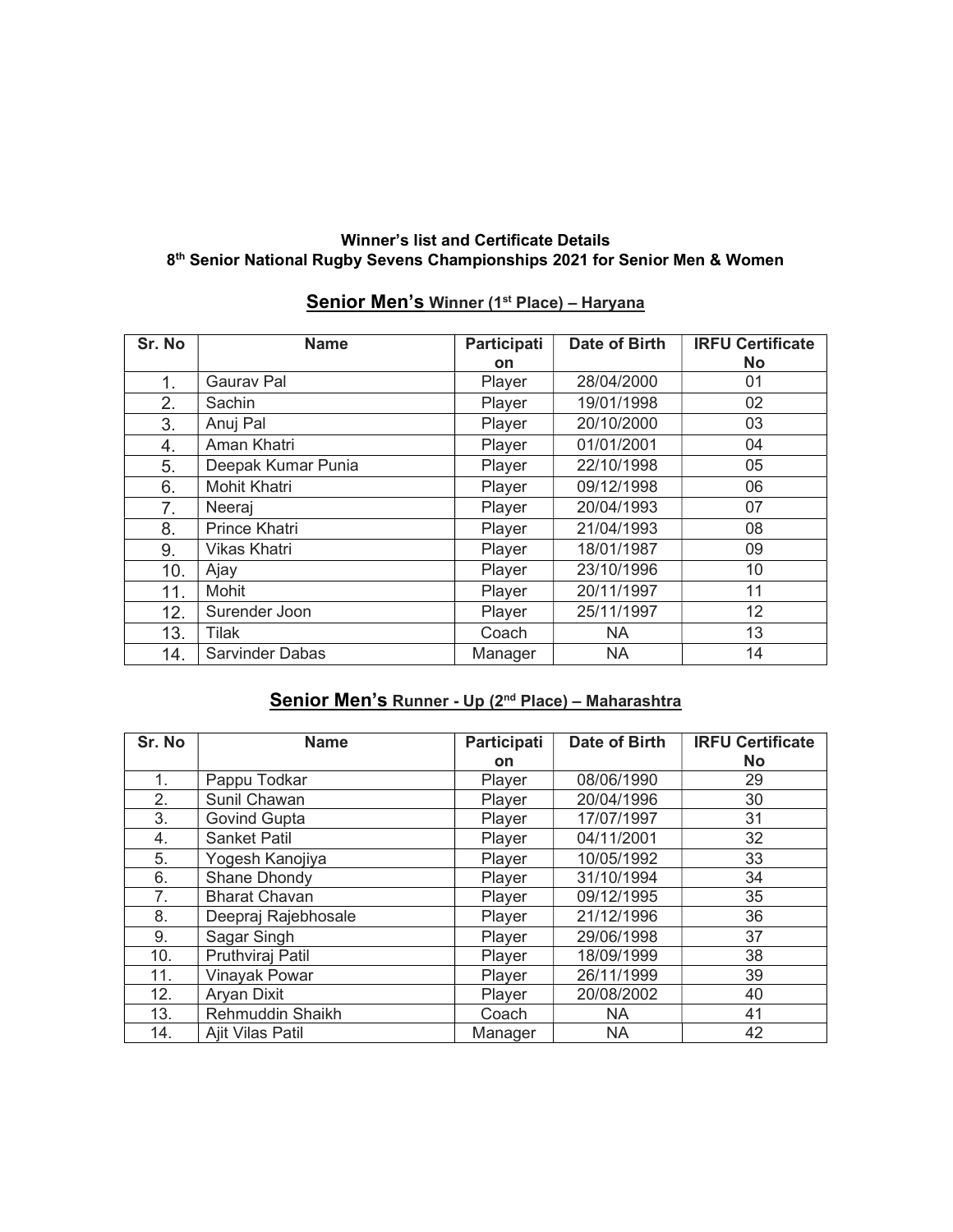| Sr. No | <b>Name</b>                 | Participati | Date of Birth | <b>IRFU Certificate</b> |
|--------|-----------------------------|-------------|---------------|-------------------------|
|        |                             | <b>on</b>   |               | <b>No</b>               |
| 1.     | Gouranga Jamuda             | Player      | 06/03/1995    | 57                      |
| 2.     | Ratnakar Hembram            | Player      | 03/11/1998    | 58                      |
| 3.     | Sasanka Sekhar Tripathy     | Player      | 28/11/1998    | 59                      |
| 4.     | Suguda Majhi                | Player      | 05/05/1999    | 60                      |
| 5.     | Prakash Chandra Soy         | Player      | 03/10/1997    | 61                      |
| 6.     | <b>Bibhuti Bhusan Sethy</b> | Player      | 05/11/1997    | 62                      |
| 7.     | Shanawaz Ahmed              | Player      | 05/11/1994    | 63                      |
| 8.     | Bikranta Kumar Rauta        | Player      | 18/05/1994    | 64                      |
| 9.     | Ajay Oram                   | Player      | 02/05/1999    | 65                      |
| 10.    | Muna Murmu                  | Player      | 24/04/1993    | 66                      |
| 11.    | Narasing Marndi             | Player      | 20/02/2000    | 67                      |
| 12.    | Rajeev Kumar Nath           | Player      | 14/12/1988    | 68                      |
| 13.    | Manas Kumar Jena            | Coach       | <b>NA</b>     | 69                      |
| 14.    | <b>Bikash Murmu</b>         | Manager     | <b>NA</b>     | 70                      |

# Senior Men's 3rd Place - Odisha

#### Winner's list and Certificate Details 8<sup>th</sup> Senior National Rugby Sevens Championships 2021 for Senior Men & Women

## Senior Women's Winner (1<sup>st</sup> Place) - Odisha

| Sr. No | <b>Name</b>              | Participati | Date of Birth | <b>IRFU Certificate</b> |
|--------|--------------------------|-------------|---------------|-------------------------|
|        |                          | on          |               | <b>No</b>               |
| 1.     | Bhagyalaxmi Barik        | Player      | 230/06/1992   | 15                      |
| 2.     | Meerarani Hembram        | Player      | 25/04/2000    | 16                      |
| 3.     | Hupi Majhi               | Player      | 13/06/2003    | 17                      |
| 4.     | Rajni Sabara             | Player      | 02/01/2002    | 18                      |
| 5.     | Soni Mandangi            | Player      | 11/05/1996    | 19                      |
| 6.     | Dumuni Marndi            | Player      | 16/03/1999    | 20                      |
| 7.     | Parbati Kisku            | Player      | 08/07/1995    | 21                      |
| 8.     | Ranjita Naik             | Player      | 23/03/2000    | 22                      |
| 9.     | Kabita kasturi Padihari  | Player      | 09/03/1996    | 23                      |
| 10.    | Jemamani Naik            | Player      | 22/09/1998    | 24                      |
| 11.    | Hiramani Soren           | Player      | 20/04/2001    | 25                      |
| 12.    | Tilottama Sahoo          | Player      | 13/02/2003    | 26                      |
| 13.    | <b>Dhiren Kumar Rout</b> | Coach       | <b>NA</b>     | 27                      |
| 14.    | Ranjita Dash             | Manager     | <b>NA</b>     | 28                      |